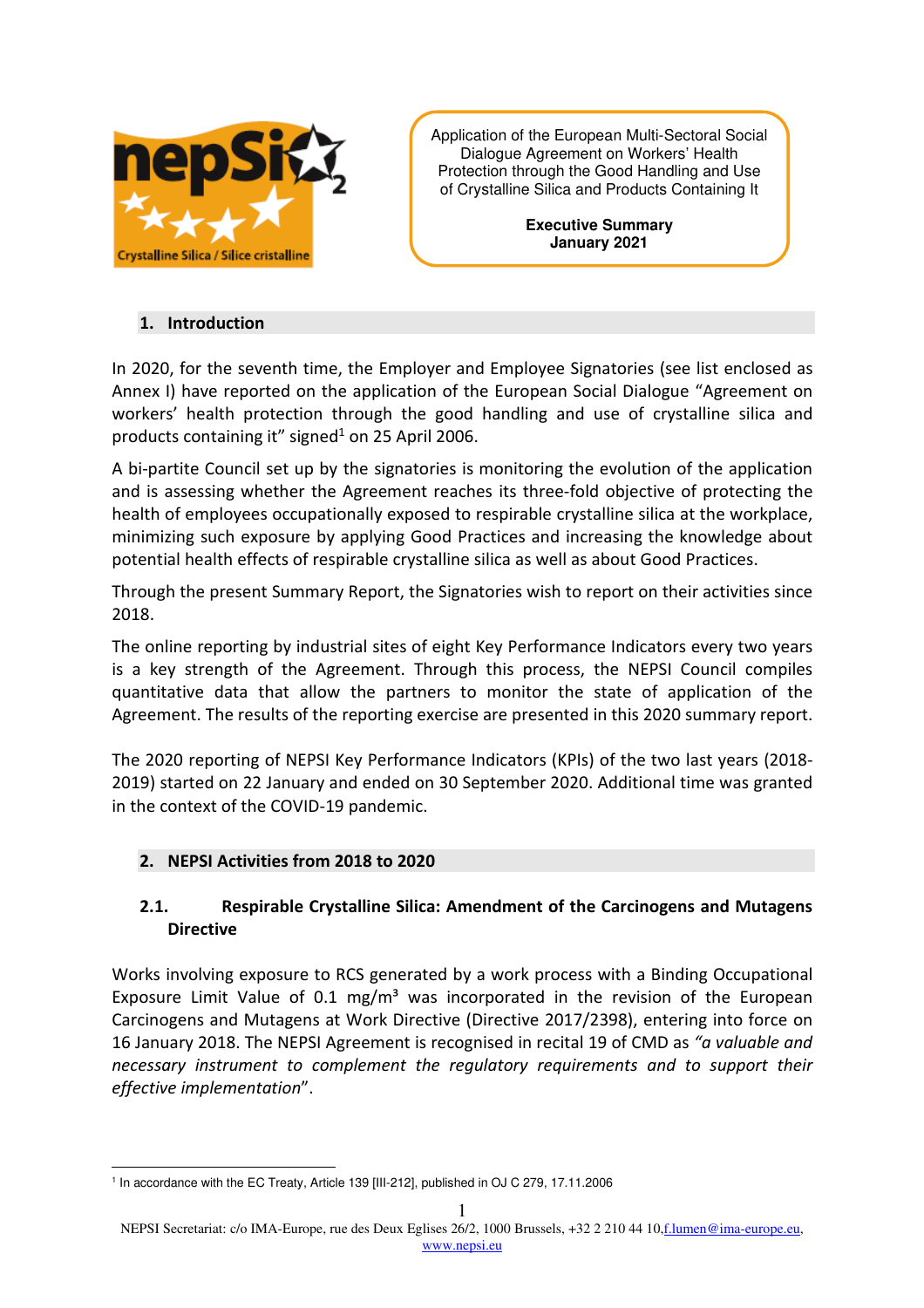In January 2019, another amendment of the Carcinogens and Mutagens Directive (Directive 2019/130/EC) was published in the Official Journal and includes a new Article on social partners agreements:

*"Article 13a: Social Partners' agreements possibly concluded in the field of this Directive shall be listed on the website of the European Agency for Safety and Health at Work (EU-OSHA). That list shall be regularly updated".* 

Article 13a gives a strong legal anchor to refer to, enabling to use the NEPSI social dialogue agreement as guidance to support the implementation of the CMD.

# **2.2. NEPSI projects 2019-2021 under EC grant**

In March 2019, the NEPSI signatories officially launched the 5-year roadmap (2018 – 2023) of actions for the future development of their Social Dialogue Agreement. A series of projects, part of the 5-year roadmap, were put on action thanks to a grant from the European Commission under the Social Dialogue budget line with the objective to progress, improve and extend the scope of the Agreement. These projects resulted in the following achievements which are already available in English at the following website: : https://guide.nepsi.eu/landing-page/

# **a) Update of the Good Practice Guide**

The NEPSI Good Practice Guide was fully updated and has a new structure and design. The content of the Guide now includes the amendment of CMD in respect to works involving exposure to RCS generated by a work process, to ensure awareness and full compliance with the CMD. Moreover, new task sheets have been added to cover good practices from the new NEPSI signatories.

# **b) New guidance documents for small and microenterprises**

Three new tools were developed to address the SMEs needs:

- NEPSI Good Practices A Guide for SMEs.
- NEPSI Agreement Guide.
- NEPSI Posters for SMEs.

# **c) Training material and tools for new workers**

- 13 training packs on key RCS topics, in the format of PowerPoint, were prepared for the target audience of new workers. These training packs are tailor-made for use of training managers across all NEPSI sectors.
- A platform to deliver e-learning was included in the new NEPSI web-app. An interactive self-training module "Introduction to Crystalline Silica Good Practices" is included in the e-learning platform.

# **d) NEPSI RCS monitoring protocol**

The Occupational Hygiene Institute IRAS (Utrecht University) drafted in co-operation of the NEPSI technical experts a common methodology to sample and measure RCS dust which can be applied to all NEPSI industry sectors. This protocol would support the implementation on the ground of the CMD and prepare for the future evaluation of the Binding Occupational Exposure Limit (BOEL).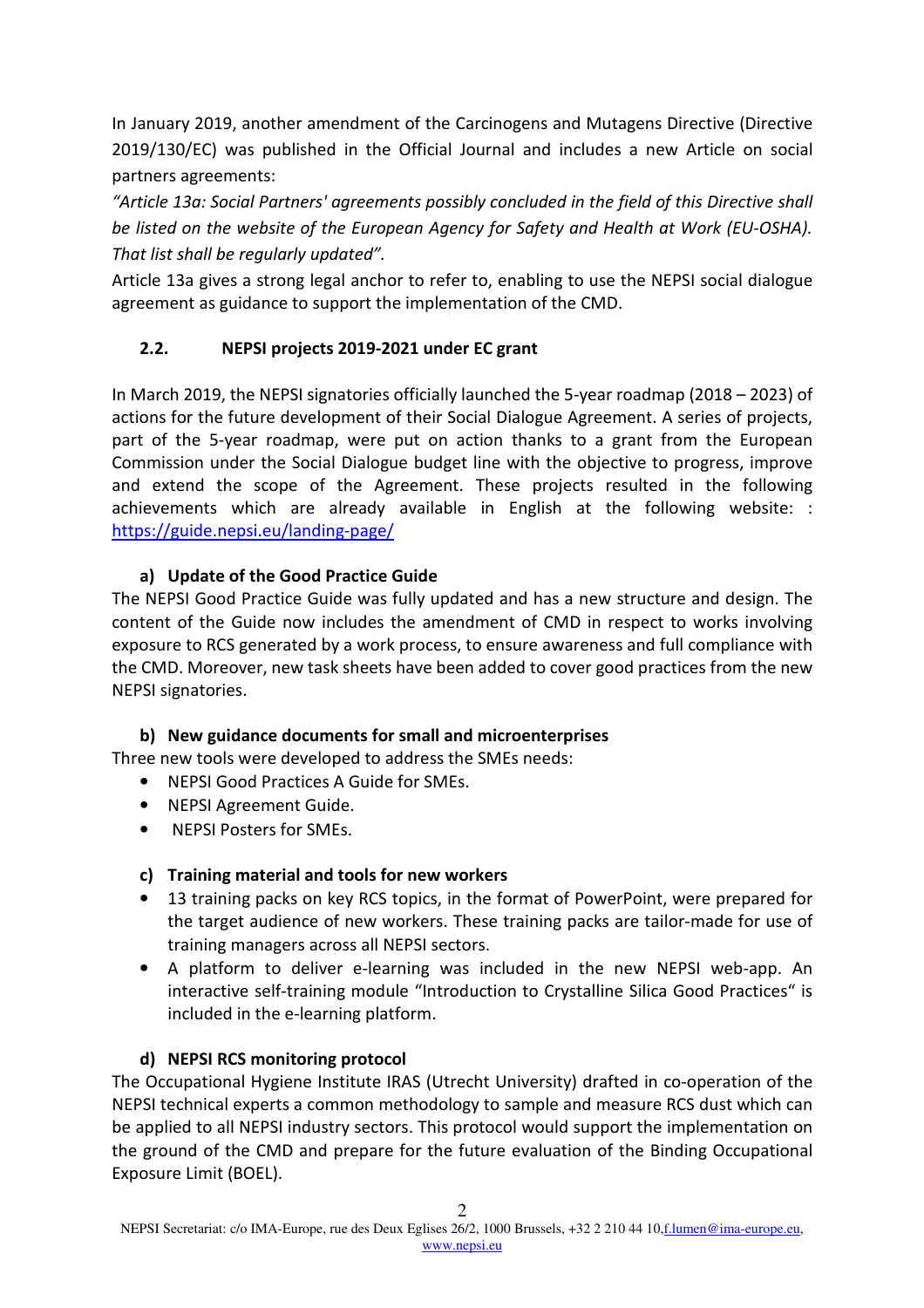# **e) NEPSI Reporting IT system**

A new reporting system which is more modern and will be more sustainable in the future was developed and successfully used for the NEPSI 2020 reporting.

## **2.3. NEPSI promotion - meetings and presentations**

The NEPSI Social Dialogue Agreement and its good practices were presented at several conferences

NEPSI and its Good Practices are highlighted on **EU-OSHA website**. Further, NEPSI is also part of the solutions and Good practices of the "Roadmap on carcinogens" initiative and website: https://roadmaponcarcinogens.eu/solutions/good-practices/nepsi-good-practice-guide/

The NEPSI Roadmap kick-off meeting, with participants representing the employers and the employees' signatories of the NEPSI Agreement, took place on 26 February 2019.

The NEPSI Council met on 10 December 2019, where the consultants and the NEPSI Secretariat presented the progress of the projects. In addition, in this meeting the NEPSI Council were elected for the period 11 December 2019 – 11 December 2023. Sylvain Lefebvre and Isabelle Barthes were designated as chair and vice chair from the Employees side and Florence Lumen and Christian Schimansky were designated as chair and vice chair from the Employers side. The NEPSI Council warmly thanked Michelle Wyart-Remy for her dedication to NEPSI and her presidency of the Council since its creation The NEPSI Secretariat is managed and represented by Antigoni Effraimidou.

Further, the NEPSI Technical Committee met seven times throughout 2019 and 2020, to work with the external consultants and ensure that the material developed are well suited to the needs of the workers.

The 2020 NEPSI report of implementation was approved by the NEPSI Council on 10 December 2020.

## **3. NEPSI 2020 results**

Despite the pandemic breakthrough and the new reporting IT system, the participation in the 2020 KPIs remains very good. Around 85% of the total sites, invited to report, provided their KPIs. There are 1.350 more reported sites (increase of 18%). Part of this increase is thanks to the new signatory sectors, ECSPA (European Calcium Silicate Producers Association), ASTA Worldwide (the Agglomerated Stones Association) and ERMCO (the European Ready Mixed Concrete Organisation), who joined in the last 3-4 years and it was not possible to have a complete reporting of their sectors in 2018.

In the 2020 reporting, the following points must be highlighted:

- The number of reporting sites (8.795) has increased by 18% in comparison to 2018.
- Although there is an increase on the number of sites compared to 2018, the total number of employees is decreased by 18%. This is a result from various factors such as: no careful reading of guidance documents of new reporting system leading to incorrect interpretation of the specific questions, the leave of large-sized companies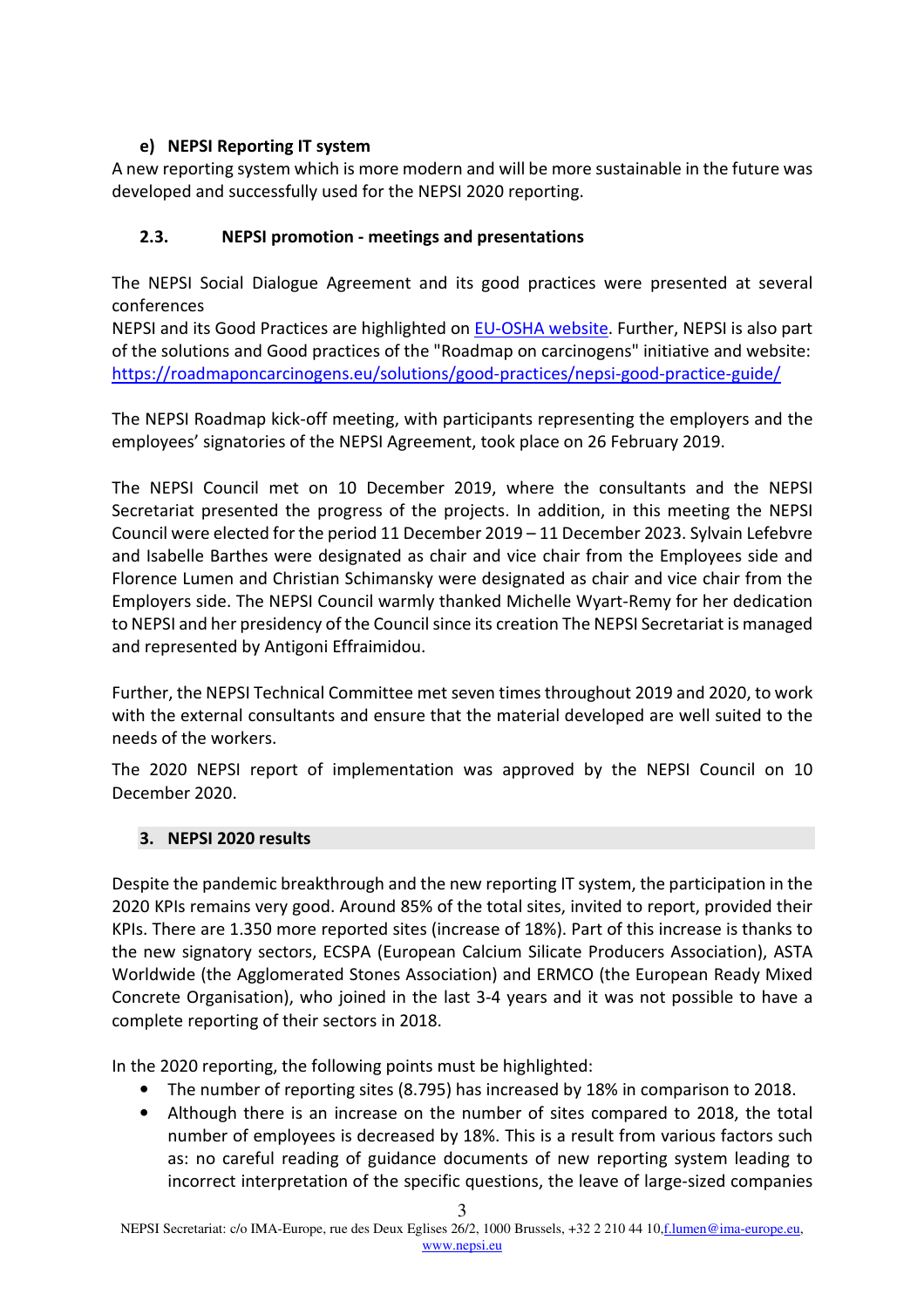in the ceramic sector from the NEPSI KPIs reporting, internal company changes, more engagement from the SMEs which increases the number of sites but not necessarily much the number of employees, some reluctance to report from companies which do not have RCS present, and last but not least Covid-19 implications.

- The percentage of potentially exposed workers of 43% in 2020, has remained steady since the first reporting in 2008.
- All Key Performance Indicators are improved.
	- The percentage of potentially exposed workers covered by **risk assessment** is 97,2% in 2020 (an increase of 2% compared to 2018).
	- The percentage of potentially exposed workers covered by **exposure monitoring** is 86,4%, (an increase of 7,5% compared to 2018).
	- In 2020, 90,6% of the employees were covered by **generic health surveillance.**
	- $\checkmark$  In 2020, 96,8 % of potentially exposed workers whose risk assessment indicate that they require **Health Surveillance Protocol for Silicosis** were actually covered by this health surveillance. This percentage has improved by around 10% since the first reporting in 2008.
	- $\checkmark$  The percentage of potentially exposed workers covered by information, instruction and **training on General Principles** is of 94,2% in 2020 (an increase of 5,5 % compared to 2018).
	- $\checkmark$  The percentage of potentially exposed workers covered by information, instruction and **training on specific task sheets** is 74,7% in 2020, which has the highest level since the first reporting in 2008 of 42,8%.

| <b>Consolidated Report: EU Countries /Signatories</b>                                    |       |                                                  |       |               |       |               |       |
|------------------------------------------------------------------------------------------|-------|--------------------------------------------------|-------|---------------|-------|---------------|-------|
|                                                                                          | 2008  | 2010                                             | 2012  | 2014          | 2016  | 2018          | 2020  |
| <b>Section 1: General Information</b>                                                    |       |                                                  |       |               |       |               |       |
| Number of Sites:                                                                         | 5102  | 6395                                             | 6922  | 7184          | 7550  | 8785          | 10359 |
| Number of Reported Sites:                                                                | 4607  | 5526                                             | 6047  | 5951          | 6234  | 7445          | 8795  |
| % of Reported Sites:                                                                     | 93.1% | 97.6%                                            | 97.3% | 82.8%         | 82.6% | 84.7%         | 84.9% |
| Number of Reported Employees:                                                            |       | 410909 438113 472991                             |       | 440159 433411 |       | 445923 362469 |       |
| <b>Section 2: Exposure Risk</b>                                                          |       |                                                  |       |               |       |               |       |
| Number of Employees potentially exposed to Respirable                                    |       |                                                  |       |               |       |               |       |
| Crystalline Silica (RCS):                                                                |       | 163662 176533 189593 176660 171084 181739 156381 |       |               |       |               |       |
| <b>Key Performance Indicators</b>                                                        |       |                                                  |       |               |       |               |       |
| % of Employees potentially exposed to respirable crystalline silica:                     | 39.8% | 40.3%                                            | 40.1% | 40.1%         | 39.5% | 40.8%         | 43.1% |
| % covered by risk assessment:                                                            | 88.1% | 90.4%                                            | 91.5% | 93.1%         | 95.0% | 95.5%         | 97.2% |
| % covered by exposure monitoring:                                                        | 64.6% | 69.2%                                            | 71.7% | 73.4%         | 76.4% | 78.9%         | 86.4% |
| % with risk assessment requiring Health Surveillance Protocol for                        |       |                                                  |       |               |       |               |       |
| Silicosis:                                                                               | 39.0% | 36.2%                                            | 37.5% | 39.9%         | 43.1% | 44.2%         | 45.5% |
| % covered by generic health surveillance:                                                | 87.5% | 88.1%                                            | 90.0% | 89.1%         | 90.7% | 91.4%         | 90.6% |
| % covered by Health Surveillance Protocol for Silicosis:                                 | 34.7% | 34.3%                                            | 35.8% | 37.9%         | 41.4% | 43.0%         | 44.0% |
| % covered by information, instruction and training on General                            |       |                                                  |       |               |       |               |       |
| Principle:                                                                               | 75.0% | 82.9%                                            | 84.0% | 88.1%         | 90.1% | 88.7%         | 94.2% |
| % covered by information, instruction and training on Task Sheets:                       | 42.8% | 54.6%                                            | 59.9% | 65.1%         | 67.5% | 65.9%         | 74.7% |
| <b>Additional Key Performance Indicators</b>                                             |       |                                                  |       |               |       |               |       |
| % of those identified as requiring Health Surveillance Protocol for<br>Silicosis covered | 89.0% | 94.9%                                            | 95.3% | 95.1%         | 96.2% | 97.3%         | 96.8% |

## **2020 NEPSI KPIs:**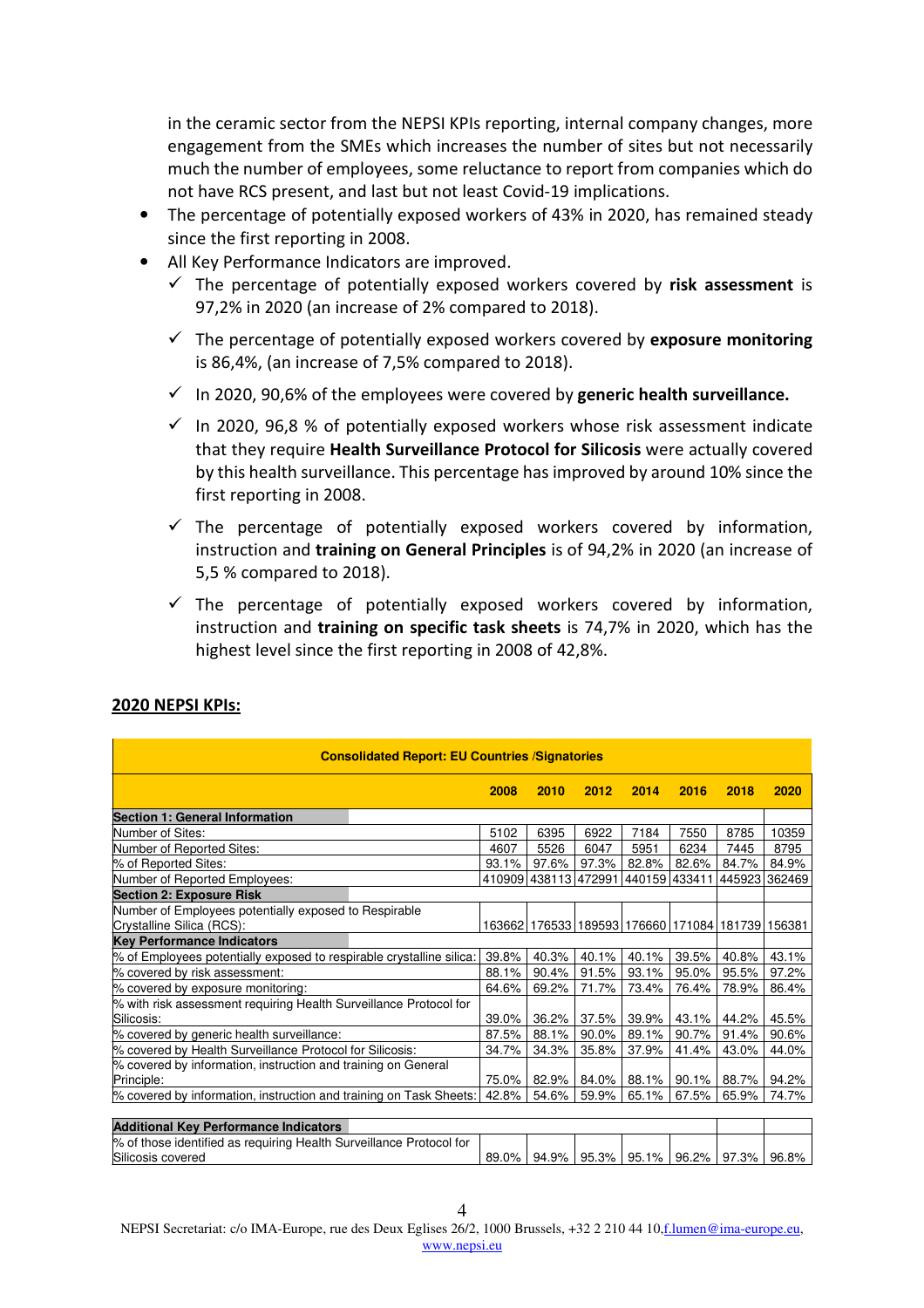### **2. NEPSI Council Conclusions**

Despite the COVID situation and possible technical issues with the new reporting software, the participation in the reporting is very good.

All key performance indicators are in improvement. The improved KPIs are the results of continuous work from the NEPSI partners and the NEPSI Helpdesk to ensure the questions are understood and answered correctly. The lessons learnt will be considered to improve the 2022 reporting.

These figures are very encouraging and demonstrate that NEPSI signatories continue and strengthen their commitment to NEPSI good practices to protect their employees and minimise the exposure to respirable crystalline silica. It is reassuring to see that NEPSI is still going strong after 12 years of reporting.

The new awareness & training tools, which will soon be available thanks to an EU fund, will be extremely useful and further reinforce the protection of workers. We will continue to evolve following the NEPSI Roadmap which will last until 2023.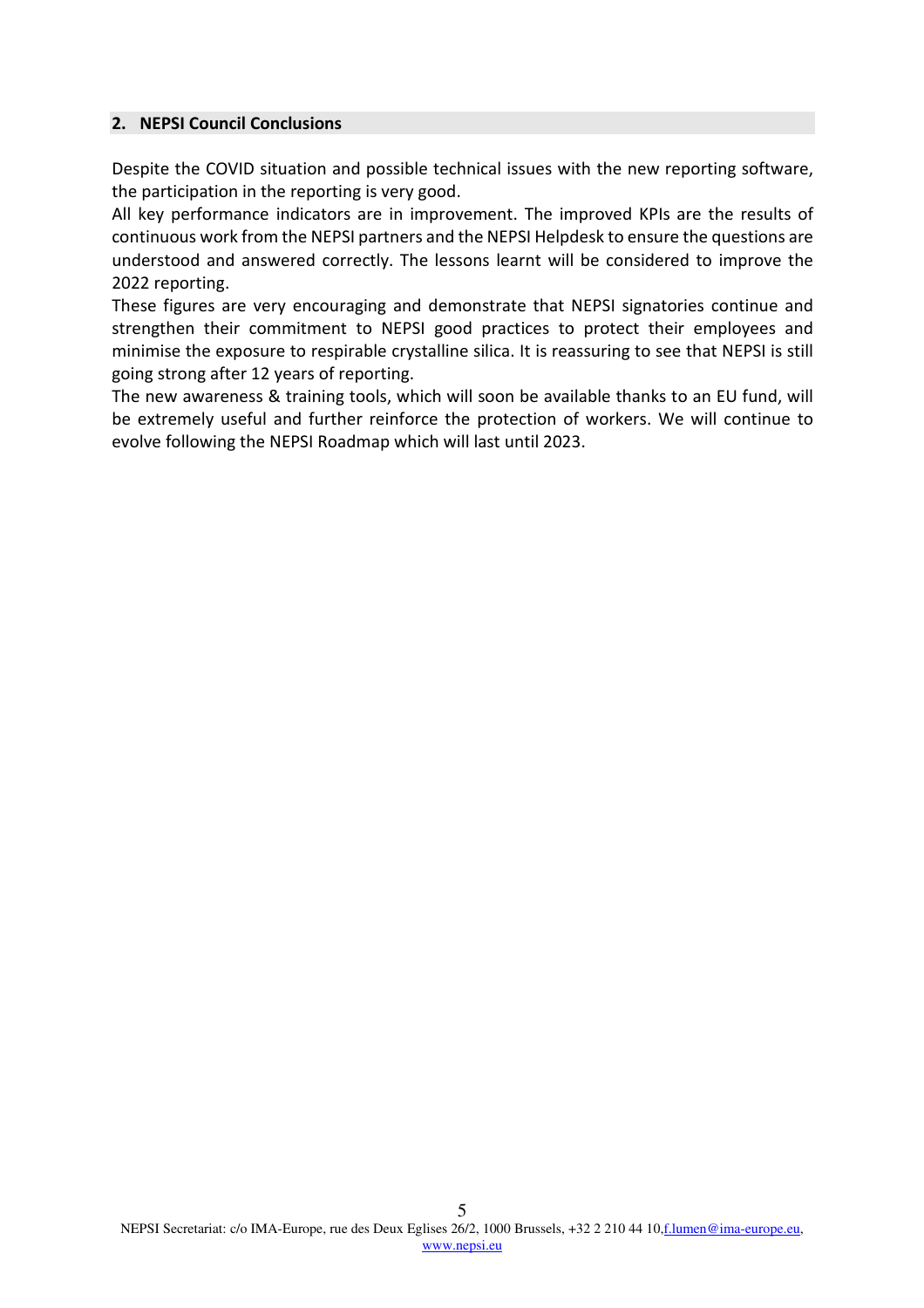#### Annex 1: Signatories and NEPSI Secretariat Contact Details

#### **IndustriAll-European Trade Union**

Bd roi Albert II, 5 1210 Brussels, Belgium Tel: +32 2 226 00 50 Email: info@industriAll-europe.eu www.industriall-europe.eu

**A.st.A. Worldwide -** *World-wide Agglomerated Stone Manufacturers Association*

Via del Marmo, 919 37020 Volargne - Verona ITALY Tel: +39 045.6888474 info@astaworldwide.com https://www.astaworldwide.com/

**BIBM -** *Bureau International du Béton Manufacturé – Precast Concrete* 

Rue d'Arlon 55 1040 Brussels Tel: +32 2 340 18 28 E-mail : ar@bibm.eu www.bibm.eu

**CAEF -** *The European Foundry Association*

c/o Deutscher Gießereiverband Hansaalle 203 40549 Düsseldorf Postbox 10 19 61, D-40010 Düsseldorf Tel: +49 211 6871 217 Email: info@caef.eu www.caef.eu

**CEEMET -** *Council of European Employers of the Metal, Engineering and Technology-Based Industries* 

Diamant Building, Bd. A. Reyers 80 1030 Brussels Tel: +32 2 706 84 65 Email: secretariat@ceemet.org www.ceemet.org

**CEMBUREAU -** *The European Cement Association* 

Rue d'Arlon 55 1040 Brussels Tel: +32 2 234 10 11 Email: technical@cembureau.eu www.cembureau.eu

6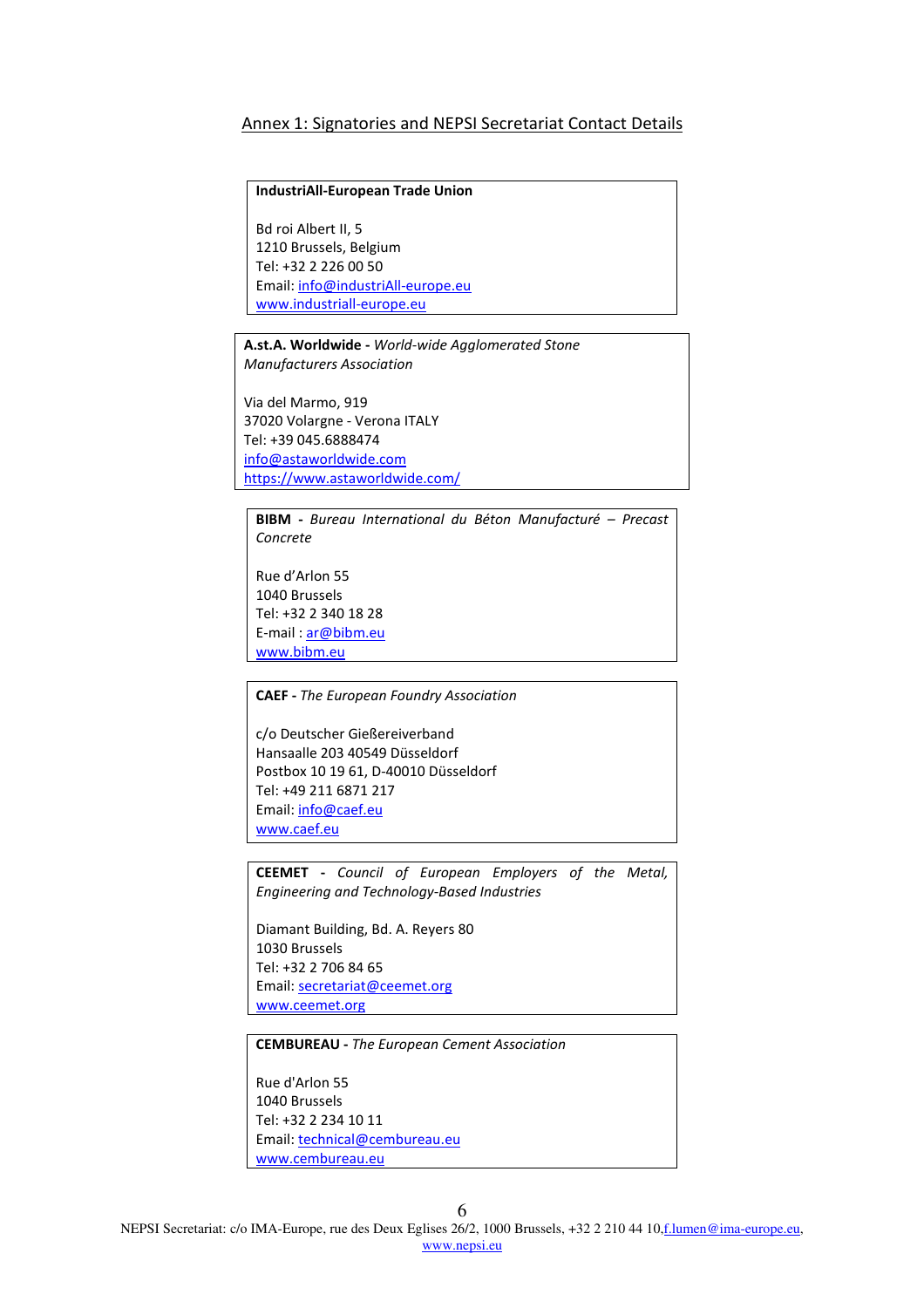**CERAME-UNIE -** *The European Ceramic Industry Association*

Rue Belliard 12 1040 Brussels Tel : +32 2 808 38 80 Email: sec@cerameunie.eu www.cerameunie.eu

**EMO -** *European Mortar Industry Organisation*  Düsseldorfer Straße 50 D-47051 Duisburg Tel: + 49 203 9 92 39 – 0 Email: antonio.caballero@euromortar.com www.euromortar.com

**ERMCO** – European Ready Mixed Concrete Organisation Boulevard du Souverain, 68 B-1170 Brussels Tel.+32 2 645 52 12 fb@ermco.eu http://ermco.eu/new/

**EURIMA -** *European Insulation Manufacturers Association* 

Avenue Louise 375, Box 4 1050 Brussels Tel: +32 0 2 626 20 90 Email: info@eurima.org www.eurima.org

**EUROMINES -** *European Association of Mining Industries* 

Avenue de Tervuren 168, box 15 B-1150 Brussels BELGIUM Tel: +32 2 205 08 44 Email: euromines@euromines.be www.euromines.org

**EUROROC -** *European and International federation of Natural Stone Industries* 

Gluckstrasse 10 D-65193 Wiesbaden Tel: +49 611 97712-11 Email: Gerd.Merke@zvk-steinmetz.de www.euroroc.org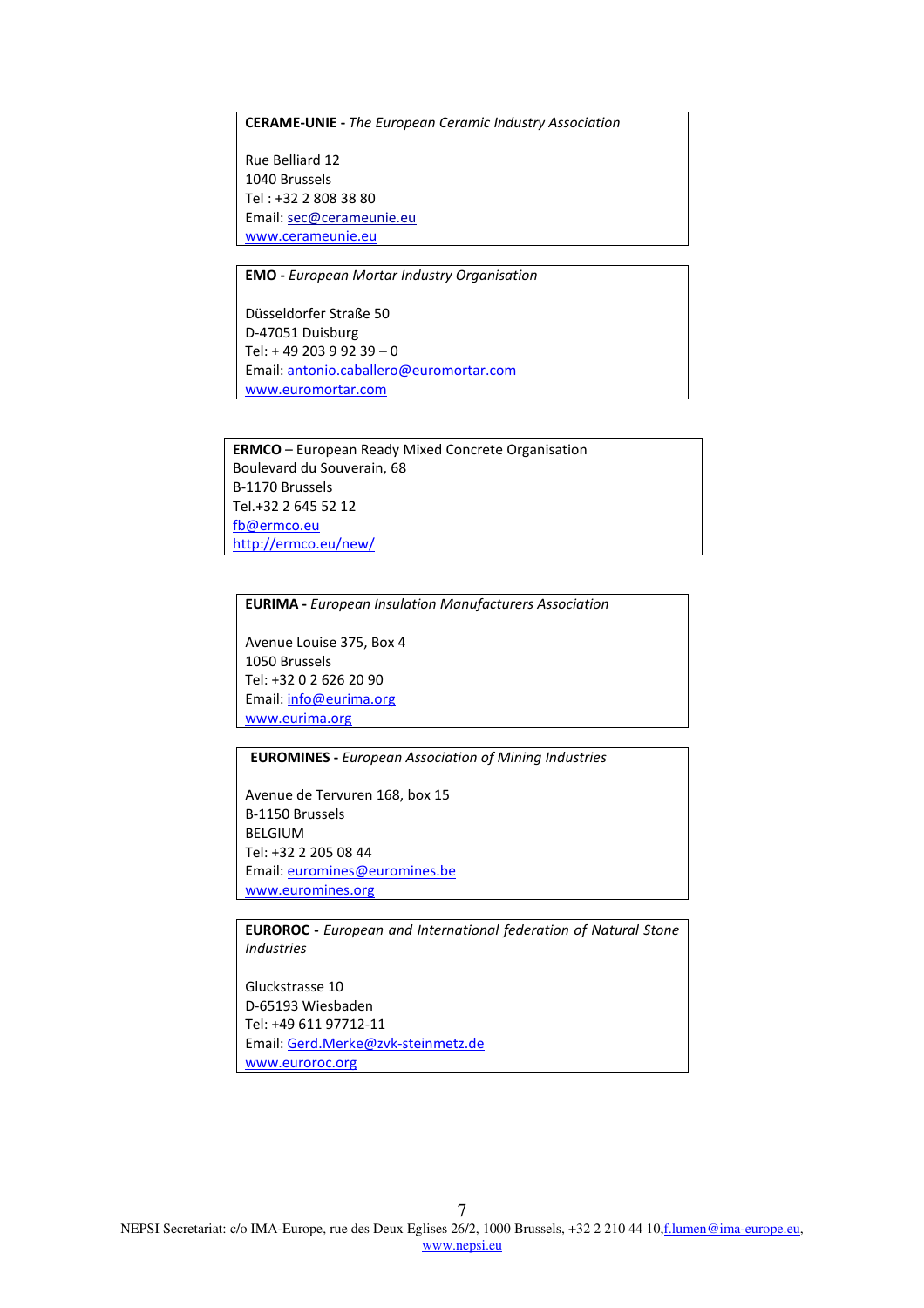**EXCA -** *European Expanded Clay Association*

IT Tower, ave Louise 480 B-1050 Brussels, BELGIUM Tel: + 32 2 895 31 10 mara.caboara@exca.eu www.exca.eu

#### **ECSPA - European Calcium Silicate Producers Association**

68 Boulevard du Souverain - Vorstlaan 68 B-1170 Brussels antonio.caballero@ecspa.org http://www.ecspa.org/

**FEVE -** *European Container Glass Federation* 

Av. Louise 89 – Bte 4 1050 Brussels Tel: +32 2 536 00 80 Email: secretariat@feve.org www.feve.org

#### **GlassFibreEurope**

Rue Belliard 199 B-1040 Brussels Tel: +32 (2) 538 44 46 Email: info@glassfibreeurope.eu https://www.glassfibreeurope.eu/

#### **Glass for Europe**

*European Association of Flat Glass Manufacturers* 

199 Rue Belliard 1040 Brussels Tel: +32 2 538 43 77 Email: info@ glassforeurope.com www.glassforeurope.com

**IMA-Europe -** *Industrial Minerals Association – Europe /* **(NEPSI Secretariat)** Rue des Deux Eglises 26 1000 Brussels Tel: +32 2 210 44 10 Email: f.lumen@ima-europe.eu www.ima-europe.eu